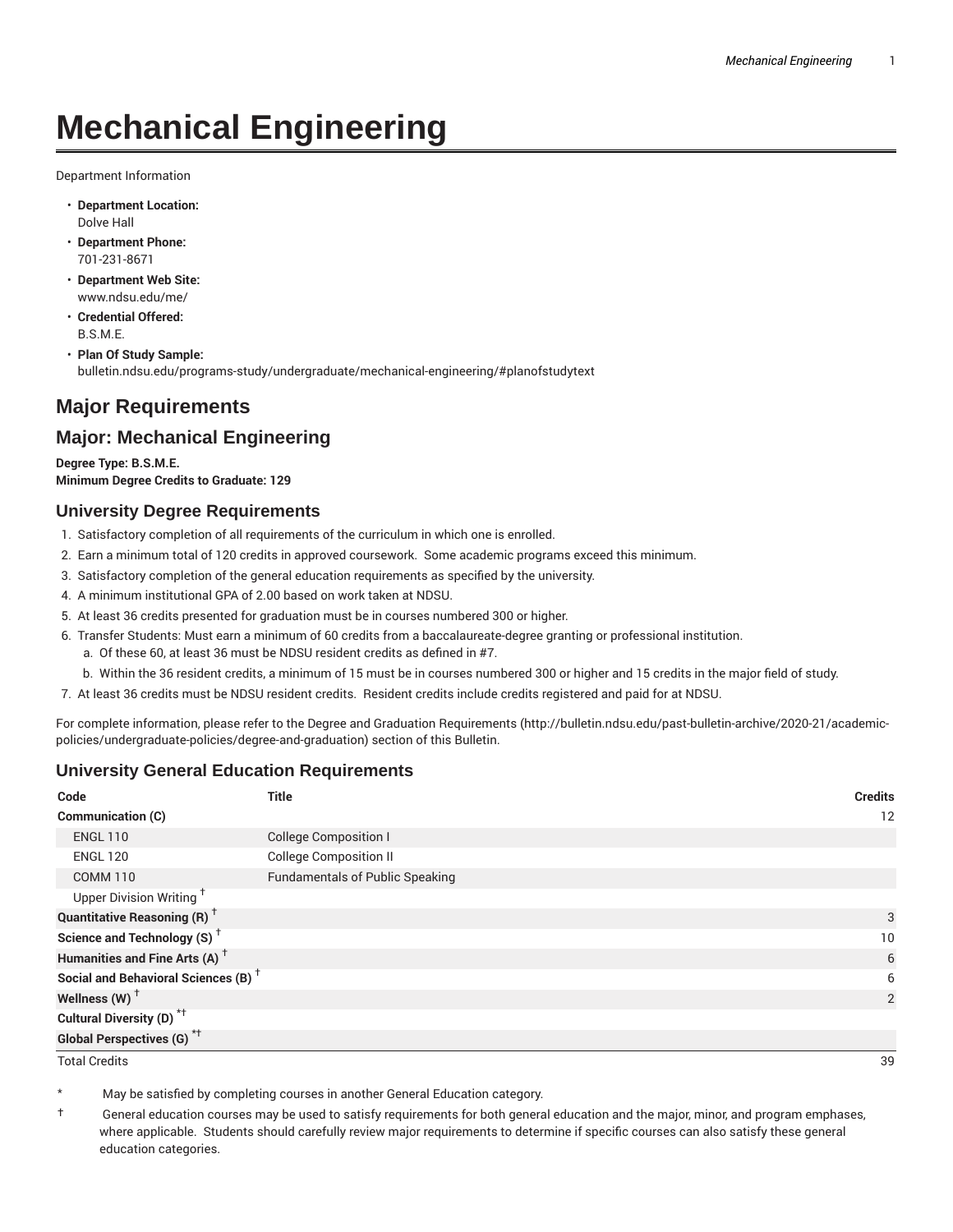• A list of university approved general education courses and administrative policies are available here (http://bulletin.ndsu.edu/past-bulletinarchive/2020-21/academic-policies/undergraduate-policies/general-education/#genedcoursestext).

## **Major REquirements**

| Code                                                       | <b>Title</b>                                                                    | <b>Credits</b>            |  |
|------------------------------------------------------------|---------------------------------------------------------------------------------|---------------------------|--|
| <b>Mechanical Engineering Requirements:</b>                |                                                                                 |                           |  |
| <b>ME111</b>                                               | Introduction to Mechanical Engineering                                          | $\overline{2}$            |  |
| ME 212                                                     | Fundamentals of Visual Communication for Engineers                              | 3                         |  |
| ME 213                                                     | Modeling of Engineering Systems                                                 | 3                         |  |
| <b>ME 221</b>                                              | <b>Engineering Mechanics I</b>                                                  | 3                         |  |
| <b>ME 222</b>                                              | <b>Engineering Mechanics II</b>                                                 | $\ensuremath{\mathsf{3}}$ |  |
| ME 223                                                     | <b>Mechanics of Materials</b>                                                   | 3                         |  |
| ME 331                                                     | Materials Science and Engineering                                               | $\overline{4}$            |  |
| ME 351                                                     | Thermodynamics I                                                                | 3                         |  |
| ME 352                                                     | <b>Fluid Dynamics</b>                                                           | 3                         |  |
| ME 361                                                     | Introduction to Mechanical Engineering Profession                               | 1                         |  |
| ME 412                                                     | <b>Engineering Measurements</b>                                                 | 3                         |  |
| ME 421                                                     | Theory of Vibrations                                                            | 3                         |  |
| <b>ME442</b>                                               | Machine Design I                                                                | 3                         |  |
| ME 443                                                     | Machine Design II                                                               | 3                         |  |
| <b>ME454</b>                                               | <b>Heat and Mass Transfer</b>                                                   | 3                         |  |
| <b>ME457</b>                                               | Thermal Systems Laboratory                                                      | 3                         |  |
| ME 461                                                     | Design Project I                                                                | 3                         |  |
| ME 462                                                     | Design Project II                                                               | 3                         |  |
| <b>MATH 129</b>                                            | <b>Basic Linear Algebra</b>                                                     | 3                         |  |
| <b>MATH 165</b>                                            | Calculus I (May satisfy general education category R)                           | 4                         |  |
| <b>MATH 166</b>                                            | Calculus II                                                                     | $\overline{4}$            |  |
| <b>MATH 259</b>                                            | <b>Multivariate Calculus</b>                                                    | 3                         |  |
| <b>MATH 266</b>                                            | Introduction to Differential Equations                                          | 3                         |  |
| <b>CHEM 121</b>                                            | General Chemistry I (May satisfy general education category S)                  | 3                         |  |
| <b>CHEM 122</b>                                            | General Chemistry II (May satisfy general education category S)                 | 3                         |  |
| <b>ECE 301</b>                                             | <b>Electrical Engineering I</b>                                                 | 3                         |  |
| <b>ECE 306</b>                                             | <b>Electrical Engineering Lab I</b>                                             | 1                         |  |
| <b>ENGL 321</b>                                            | Writing in the Technical Professions (May satisfy general education category C) | 3                         |  |
| <b>ENGR 402</b>                                            | Engineering Ethics and Social Responsibility                                    | $\mathbf{1}$              |  |
| <b>IME 330</b>                                             | <b>Manufacturing Processes</b>                                                  | 3                         |  |
| <b>PHYS 252</b>                                            | <b>University Physics II</b>                                                    | 5                         |  |
| & 252L                                                     | and University Physics II Laboratory (May satisfy general education category S) |                           |  |
| Technical Electives: Select 15 credits from the following: |                                                                                 | 15                        |  |
| ME 332                                                     | <b>Engineering Materials II</b>                                                 |                           |  |
| ME 353                                                     | Thermodynamics II                                                               |                           |  |
| ME 435                                                     | Plastics and Injection Molding Manufacturing                                    |                           |  |
| or IME 635                                                 | Plastics and Injection Molding Manufacturing                                    |                           |  |
| ME 436                                                     | <b>Biopolymers and Biocomposites</b>                                            |                           |  |
| <b>ME437</b>                                               | <b>Engineering Ceramics</b>                                                     |                           |  |
| ME 468                                                     | Introduction to Biomechanics                                                    |                           |  |
| <b>ME470</b>                                               | Renewable Energy Technology                                                     |                           |  |
| <b>ME 471</b>                                              | <b>Experimental Stress Analysis</b>                                             |                           |  |
| <b>ME472</b>                                               | Fatigue and Fracture of Metals                                                  |                           |  |
| ME 473                                                     | <b>Engineering with Polymeric Materials</b>                                     |                           |  |
| <b>ME474</b>                                               | <b>Mechanics of Composite Materials</b>                                         |                           |  |
| ME 475                                                     | <b>Automatic Controls</b>                                                       |                           |  |
| ME 476                                                     | Mechatronics                                                                    |                           |  |